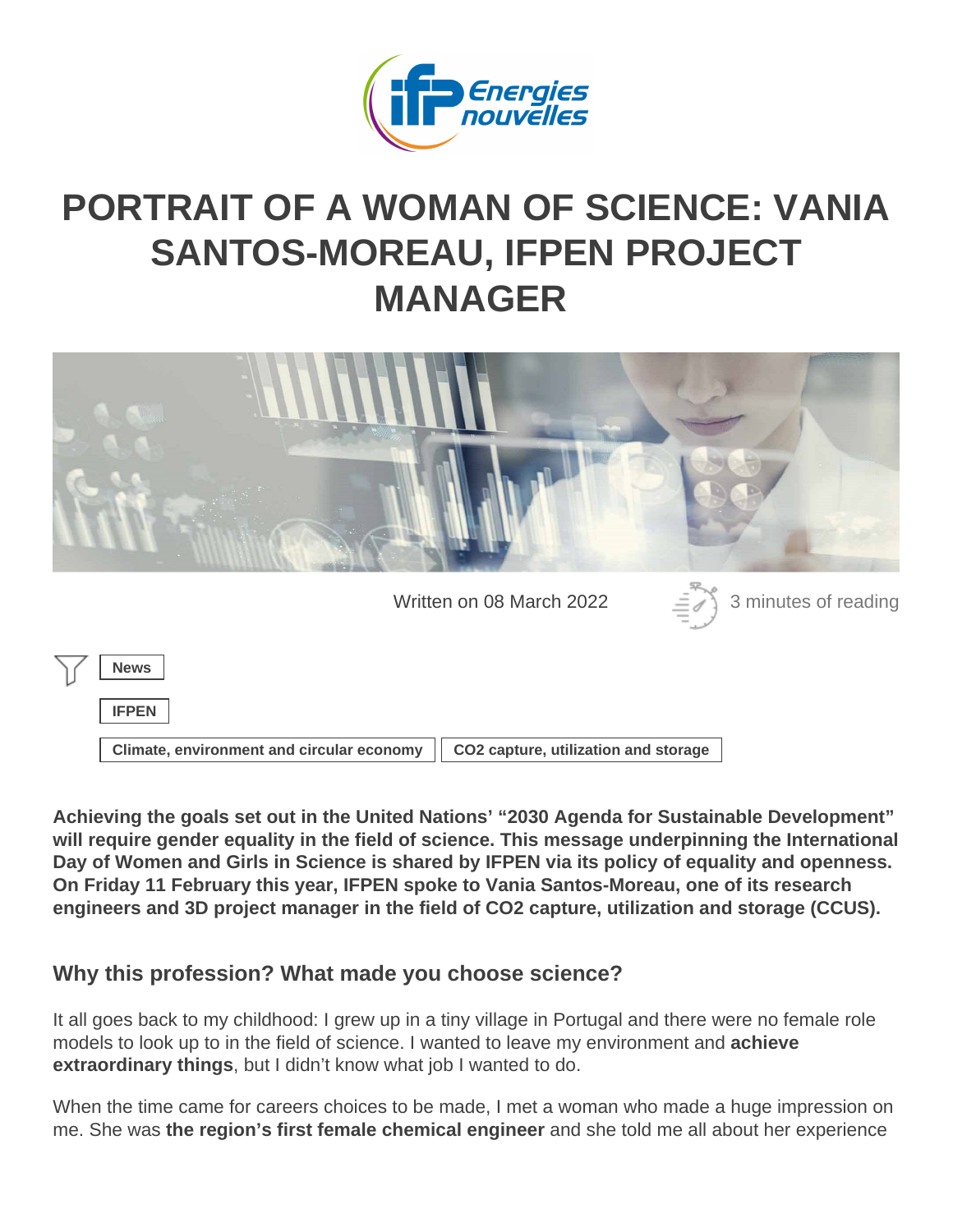in the field of chemistry and processes. Her motivation and enthusiasm inspired me to wonder: "Why not me?" So after I left high school in Portugal, I went on to study chemistry.

Over time I realized that it wasn't just chemistry itself that appealed to me but the way **it can be applied to achieve a specific objective**. I get a real kick out of seeing a project emerge and building a team to take it forward.

## **What does it mean to you to be a "woman of science"? How do you see the role of women in your sector?**

Much has been done to increase the number of women in companies and to give them access to positions of responsibility: this is to be commended, but also needs to be continued. As a woman in a project management role **I still come up against obstacles**. Hence the importance of assuming the role fully and remaining true to oneself. Women should not hesitate to apply a working method that reflects their deeply held convictions.

As 3D project manager, for example, my priority concerns **the well-being of the women and men within my team**. My management approach values teamwork based on sincerity, empathy, team empowerment and humility with respect to an individual's role within the project. The approach is highly effective, and I'm convinced it will produce some amazing results.

**The "3D" project in a few figures** European H2020 project Objective: to demonstrate an innovative process for CO2 capture of industrial origin, DMX™ Budget of €19.3 million over 4 years, including **€14.8 million** in the form of European Union subsidies **11 partners 118 women** and **157 men**

## **You took part in the "Women in CCUS" workshop as part of the C4U project: what did you take from this experience and meeting other women in the sector?**

The workshop was extremely valuable to me because it was an opportunity to talk to female colleagues - scientists and non-scientists - working on a variety of projects around the world in the field of CCUS. I was able to compare my experiences with those of older women in the sector, who encouraged me to cast aside my doubts about my abilities as a leader and **to take my place**, regardless of the sexist behaviors (jokes, mansplaining\*, etc.) that are still a reality in today's workplace.

The workshop was also an opportunity for me to shine a light on the role of women working on the 3D project, from both research and functional divisions, and **strengthen our bond**. I could see that they were particularly pleased that the role they had played had counted for something and could serve as an example.